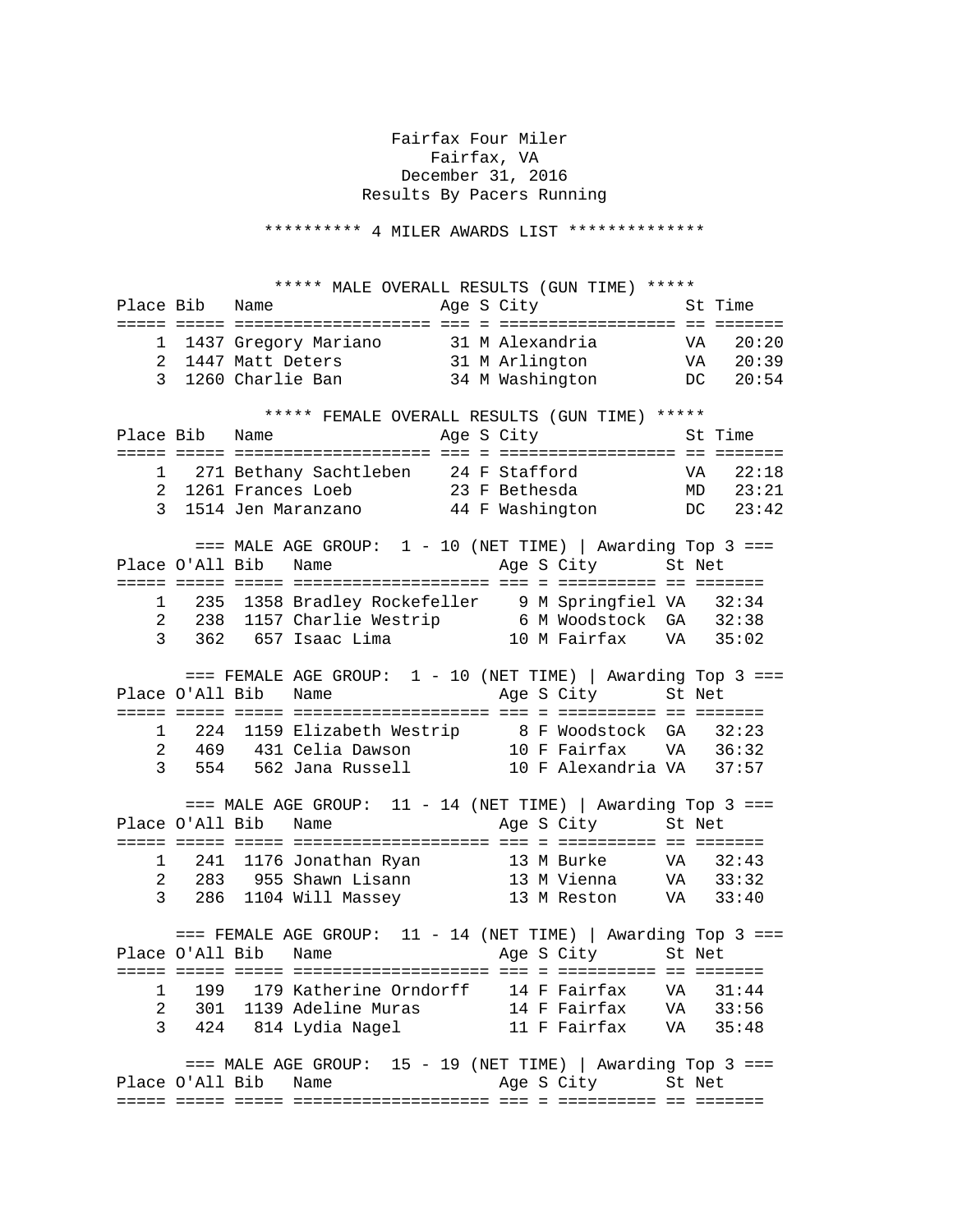1 14 984 Robert Lockwood 18 M Fairfax VA 22:33 2 22 1088 Colin Moar 15 M Annandale VA 23:15 3 31 1216 Dan Brown 19 M Bedford VA 24:06  $==$  FEMALE AGE GROUP:  $15 - 19$  (NET TIME) | Awarding Top 3 === Place O'All Bib Name Age S City St Net ===== ===== ===== ==================== === = ========== == ======= 1 47 760 Katherine Lobeda 17 F Fairfax VA 25:20 2 61 987 Ann Marie Schaefer 15 F Fairfax VA 26:22 3 65 467 Naomi Ducharme 16 F Annandale VA 26:50  $==$  MALE AGE GROUP: 20 - 29 (NET TIME) | Awarding Top 3 === Place O'All Bib Name Age S City St Net ===== ===== ===== ==================== === = ========== == ======= 1 5 88 Nick Reed 24 M Fairfax VA 21:11 2 7 423 Tyler Lichtenberg 20 M Chantilly VA 21:41 3 10 1044 Aaqib Syed 21 M Fairfax VA 21:53  $==$  FEMALE AGE GROUP: 20 - 29 (NET TIME) | Awarding Top 3 === Place O'All Bib Name Age S City St Net ===== ===== ===== ==================== === = ========== == ======= 1 44 1241 Meghan Blackstone 23 F Bristow VA 25:14 2 50 1258 Jennifer Brill 26 F Washington DC 25:25 3 54 187 Rachel Laveson 21 F Annandale VA 25:45  $==$  MALE AGE GROUP:  $30 - 39$  (NET TIME) | Awarding Top 3 === Place O'All Bib Name Age S City St Net ===== ===== ===== ==================== === = ========== == ======= 1 6 1490 Desta Beriso Morkama 31 M Arlington VA 21:40 2 8 1250 Will Adams 33 M Arlington VA 21:47 3 9 875 Jonathan Baggett 35 M Oakton VA 21:49  $==$  FEMALE AGE GROUP:  $30 - 39$  (NET TIME) | Awarding Top 3 = = = Place O'All Bib Name Age S City St Net ===== ===== ===== ==================== === = ========== == ======= 1 30 280 Sarah Bishop 34 F Fairfax VA 24:01 2 45 1410 Jessica McGuire 36 F Arlington VA 25:15 3 52 1694 Colleen Lafrance 31 F Great Fall VA 25:38 === MALE AGE GROUP: 40 - 49 (NET TIME) | Awarding Top 3 === Place O'All Bib Name Age S City St Net ===== ===== ===== ==================== === = ========== == ======= 1 41 1488 Michael Naff 46 M Arlington VA 24:53 2 42 809 Eric Lucas 45 M Alexandria VA 24:56 3 53 1253 Robert Palmer 40 M Silver Spr MD 25:41  $==$  FEMALE AGE GROUP:  $40 - 49$  (NET TIME) | Awarding Top 3 === Place O'All Bib Name Age S City St Net ===== ===== ===== ==================== === = ========== == ======= 1 104 1486 Yuko Whitestone 44 F Springfiel VA 28:29 2 112 587 Stephanie Van Bebber 43 F Fairfax VA 28:41 3 131 1429 Julis Taylor 45 F Arlington VA 29:29  $==$  MALE AGE GROUP: 50 - 59 (NET TIME) | Awarding Top 3 ===